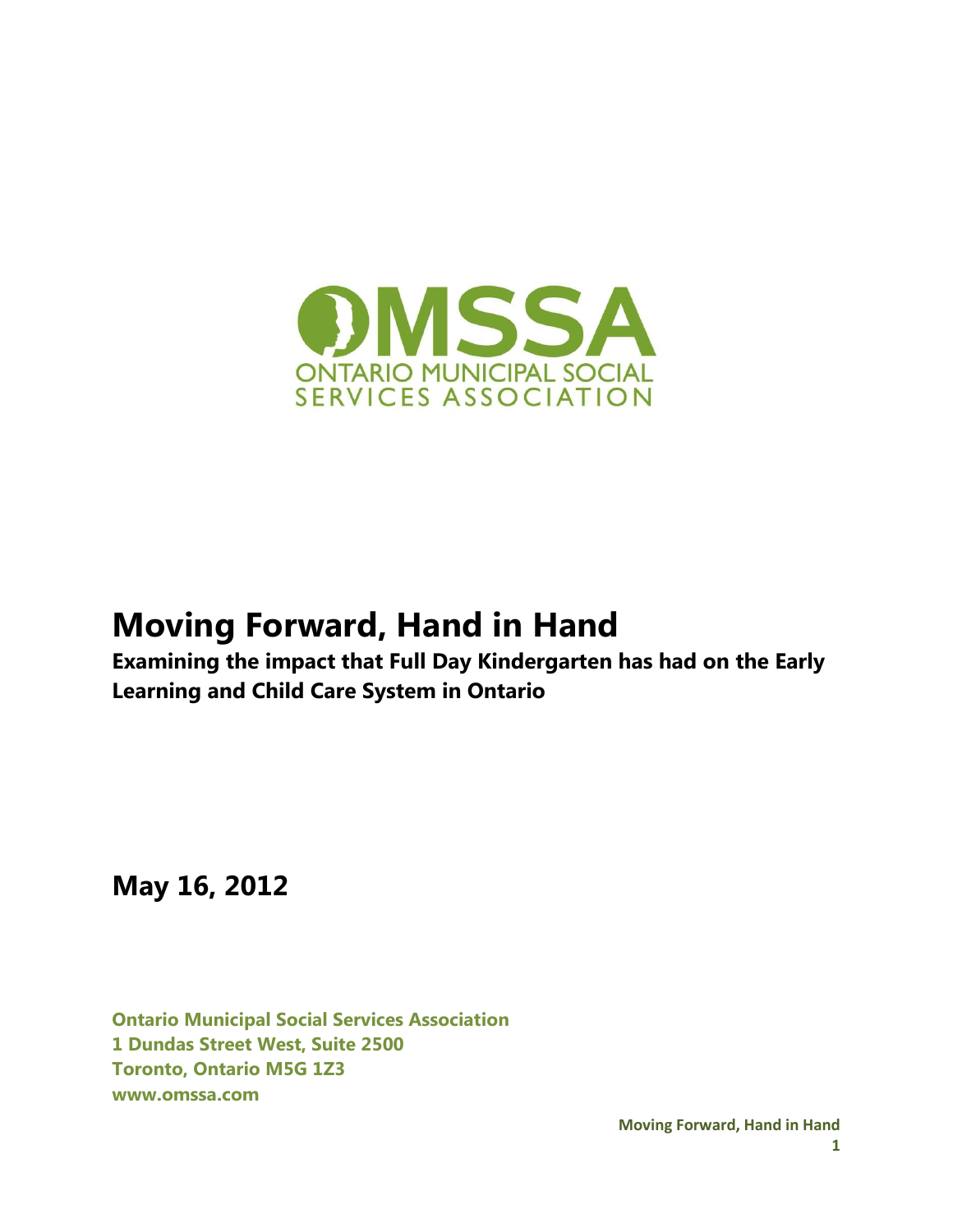#### **Introduction**

 $\overline{a}$ 

OMSSA<sup>1</sup> believes that an integrated early learning and child care system is necessary and that it should build on, strengthen, and enhance the existing system of services for young children in Ontario's communities. The implementation of Full Day Kindergarten is a step in this direction. This step and the alignment of child care and education to the Ministry of Education helps move the system toward having a comprehensive policy orientation and shows the commitment by the provincial government to an integrated service system for all children – and one that establishes child care as a service of equal value to education in supporting the early childhood development and care needs of all children.

In March of 2009, OMSSA published a discussion paper called, "*Hand in hand: How the province and municipalities can create the best early learning and child care service system for Ontario*<sup>2</sup>. This paper presented a blueprint for a quality early learning and child care service system that reflects the strengths and meets the needs of local communities across Ontario.

Since 2009 much has changed in the area of early learning and child care. We entered a period of transformation which started with the Provincial government receiving the June 2009 report "*With Our Best Future in Mind; Implementing Early Learning in Ontario*" submitted by the Special Advisor on Early Learning. This report provided a comprehensive action plan for developing a seamless and integrated system to support children from prenatal to 12 years and their families. The plan included Full Day Kindergarten, with a corresponding comprehensive child and family service system with child care as the foundation.

Building on the vision and principles presented in "*Hand in Hand*" OMSSA's new paper examines the impact that Full Day Kindergarten has had on the Early Learning and Child Care System in Ontario and identifies various "Quick Wins" that will stabilize and help keep the current system viable during this time of transition and change. In addition, it sets out longer term recommendations to address the needs of Ontario's Early Learning and Child Care System, in a spirit of collaboration between the provincial government and Ontario's municipal service managers.

While OMSSA supports the transition to Full Day Kindergarten across Ontario by 2014, the current implementation process is putting pressure and unsustainable strain on child care providers and creating uncertainty for parents. Services provided in the licensed early learning and child care sector are impacted by this tremendous change. Without the necessary resources, Ontario runs the risk of losing significant service levels at a time when families need the service to address the pressures faced by a larger provincial economic downturn. This would be a difficult blow to a service that already only provides licensed spaces to approximately 20% of all children under 12 whose mothers are in the workforce.

<sup>&</sup>lt;sup>1</sup> The Ontario Municipal Social Services Association (OMSSA) is the professional organization representing human and housing services staff at the municipal level in Ontario. The association's purpose is to enhance its members' capacity to plan, manage, and deliver quality human services to best meet the needs of their communities.

<sup>&</sup>lt;sup>2</sup> OMSSA and its members have developed a series of resources for our members and partners in the early learning and child care sector for Ontario (see Appendix A for more details).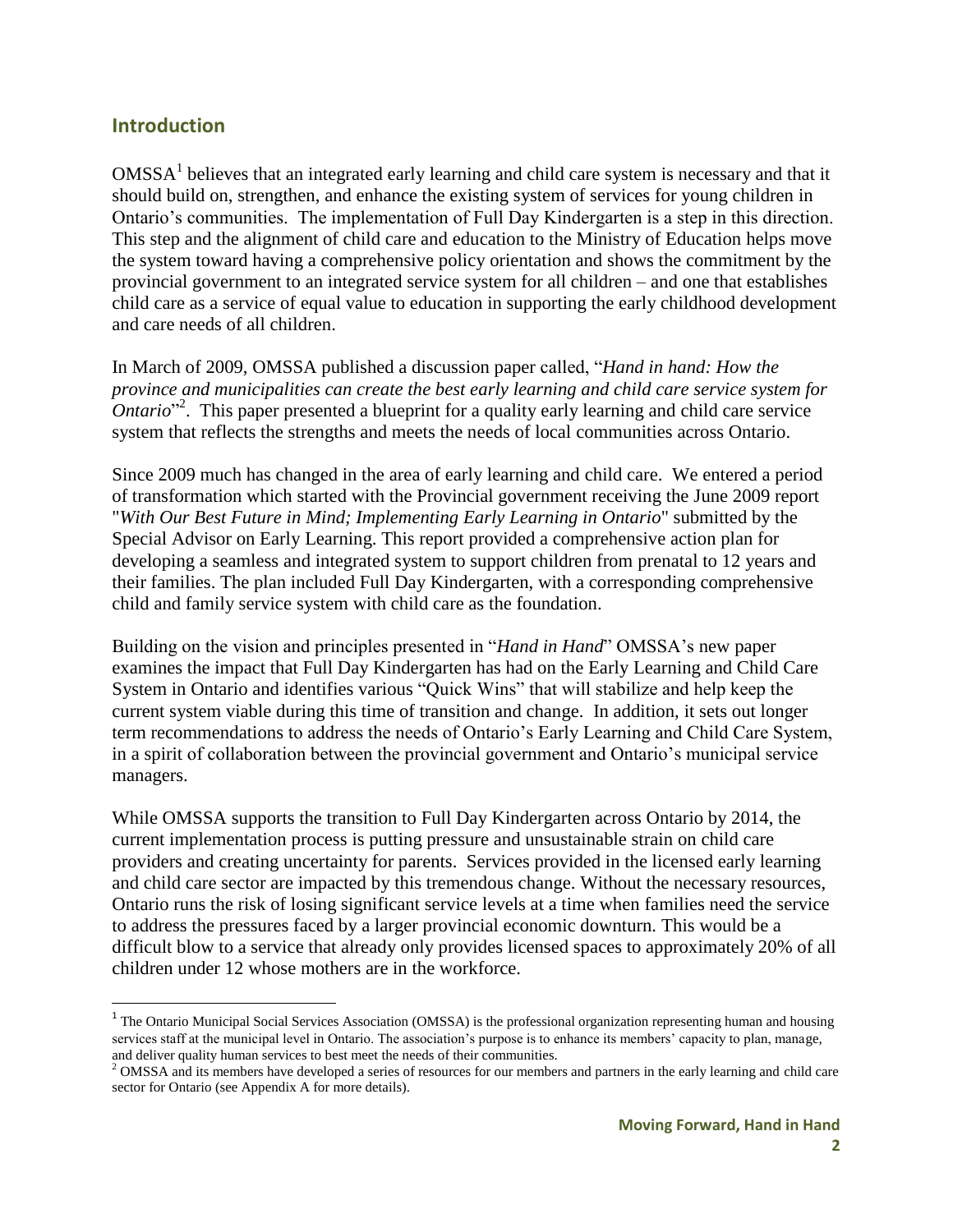Change of this magnitude cannot happen in isolation; all partners must work together to ensure the system remains viable. Consolidated Municipal Service Managers (CMSMs) and District Social Services Administration Boards (DSSABs) are eager to work in partnership with the provincial government to implement solutions and next steps that improve early learning experiences for children and their families in Ontario and support families who are currently contributing or want to contribute to the future economic success of the province.

#### **Governance and the Service Manager Role**

The Ontario government has recognized municipalities as an order of government with demonstrated knowledge and experience with integrated socioeconomic planning and in building stronger communities. In 1998, municipalities were given the planning authority for Ontario Works, and child care services in Ontario. In 2006, municipalities were charged with the responsibility to implement Best Start, which consisted of an unconditional grant to address access to child care. And, more recently, the 2008 Provincial Municipal Fiscal and Service Delivery Review (PMFSDR) acknowledged the role municipalities play in the funding and planning for shared-services delivered at the local level. PMFSDR further set out expectations for an accountability framework stating, "The framework will apply to services for which the two orders of government share accountability." The funding model developed under the Long Term Affordable Housing Strategy is an example of a shared accountability framework that allows for this local planning and delivery of services.

It should be noted, as well, that child care was not part of the PMFSDR discussions as the results of the work then being done on the Premier's Early Learning Advisor on the vision of a full day learning program were being awaited. Now then is the time to address child care with the same lens as the other services improved by PMFSDR if we are to truly modernize and transform the service and the sector.

CMSMs and DSSABs are responsible for the leadership and management of a broader children's service system beyond the mandated responsibilities of the child care system. They are accountable for over half of the services provided to families and children prenatal to 12 years of age. These services include: child care, providing financial assistance, family resource programs, supports to children with special needs, some are responsible for the Ontario Early Years Centres, early intervention programs, parks and recreation, public health, preschool speech and language, library services, and summer camps. Many CMSMs and DSSABs also allocate one hundred per cent municipal dollars to the provision of services provided to children and families in their communities, either through direct delivery or through supplementing funding received from the provincial government.

What is required now is a mechanism to plan and integrate full day learning for 4 and 5 years olds into the current early learning and child care system. CMSMs and DSSABs, in their current role as service system managers, are well positioned to facilitate the integration of full day learning within a larger human services plan. PMFSDR, with its emphasis on shared accountability for shared services delivered at the local level, has clearly articulated this expectation.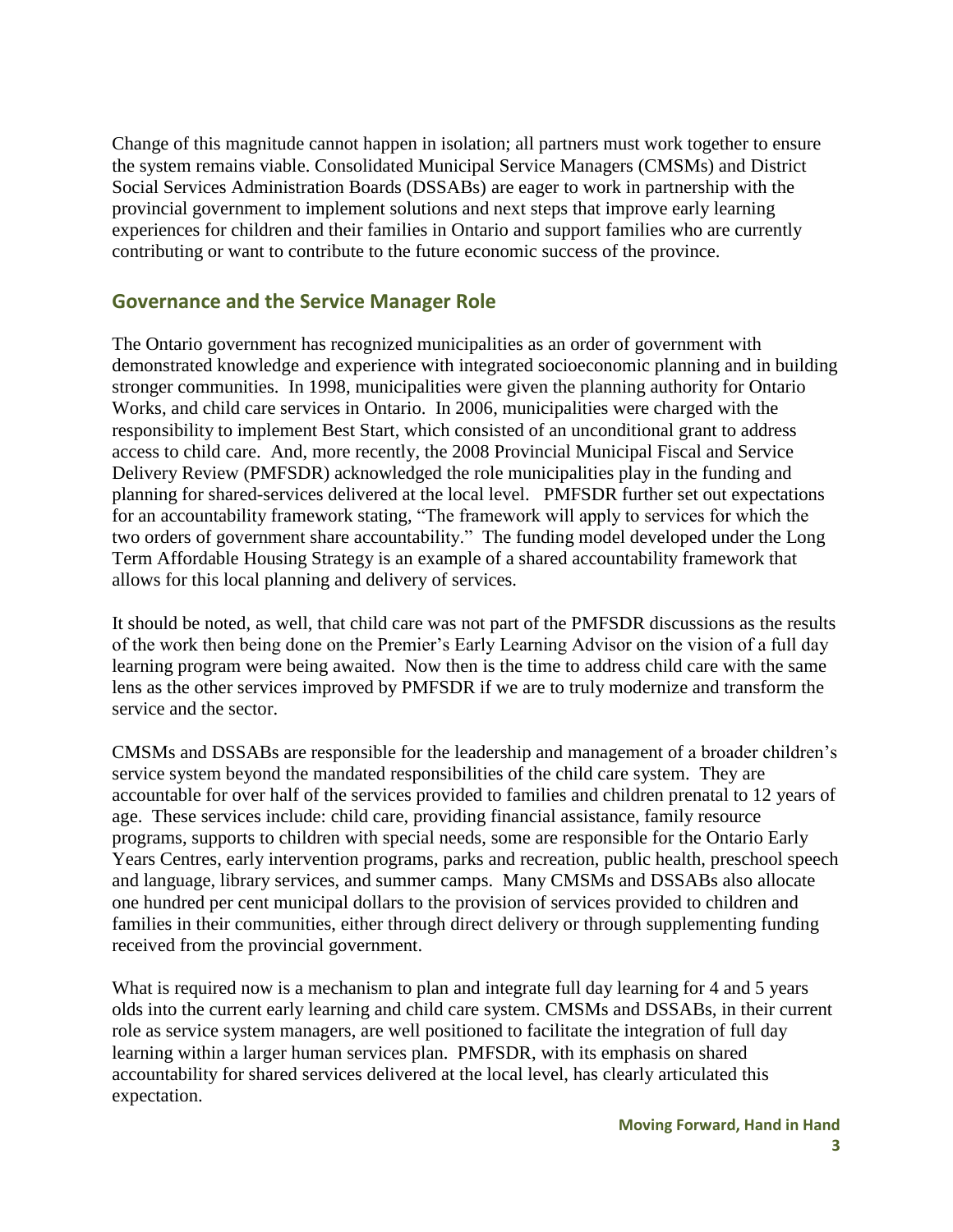With a common early learning and child care framework, CMSMs and DSSABs have the expertise to plan a system that is accountable, transparent and, as importantly, able to respond to the workforce needs in Ontario by supporting families. CMSMs and DSSABs are prepared to work with the provincial government to ensure that the early learning and child care system is of high quality and meets the needs of children and families across Ontario.

### **Vision for Ontario's Early Learning and Child Care System**

OMSSA's vision for Ontario's early learning and child care system is built on four key foundations:

- **Accessibility**
- Quality
- **Accountability**
- **Sustainability**

This system is a group of interacting, interrelated, interdependent elements forming a complex whole. Each of these foundational elements of the system is interdependent and the recommendations associated with them must be implemented in conjunction with each other.

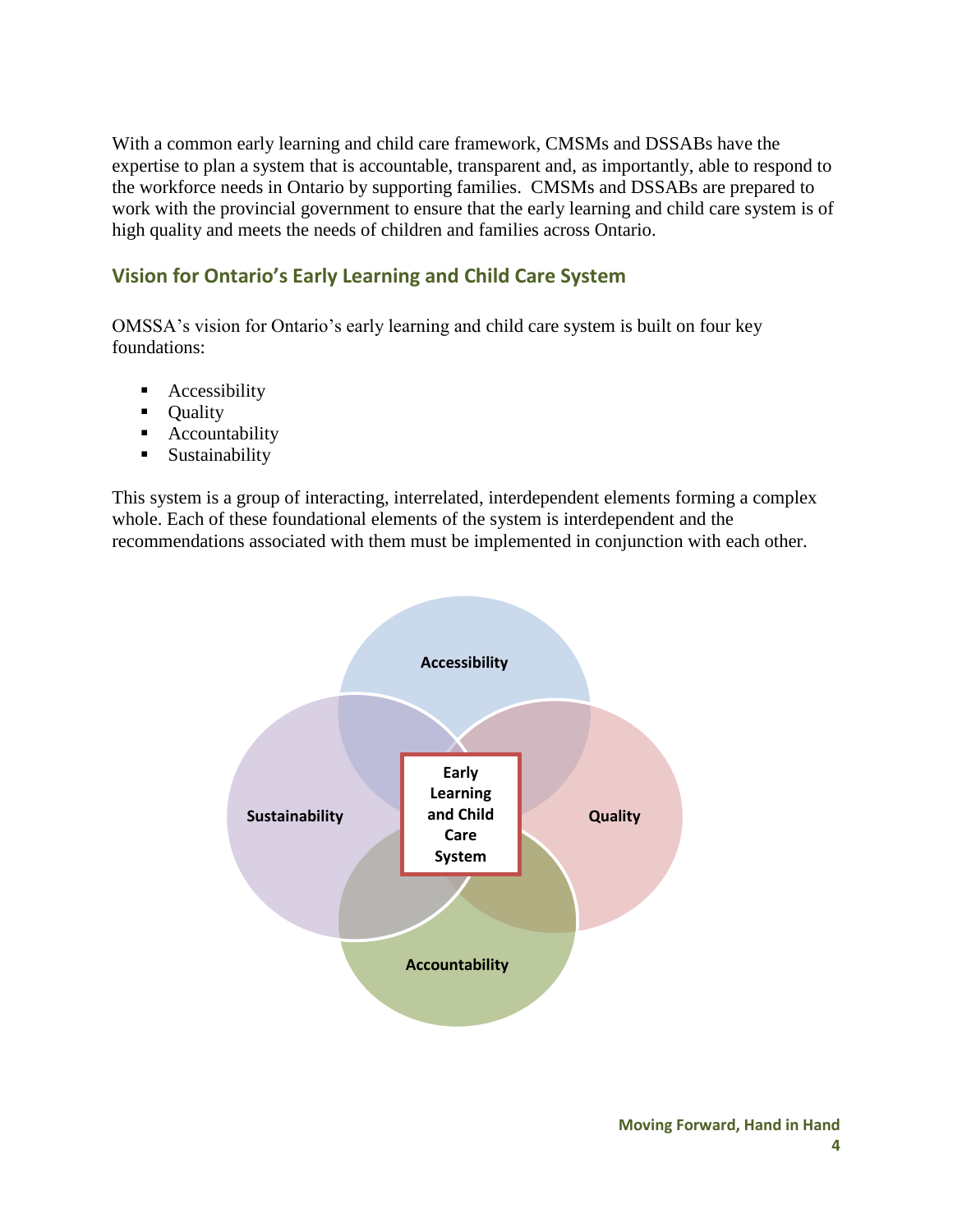## **Accessibility**

Children and families in Ontario can access an integrated and inclusive continuum of early learning and child care services they need when they need them.

Ontario's overall prosperity is directly dependent on access to a sustainable, affordable, quality early learning and child care system, managed and responsive to local needs by CMSMs and DSSABs and based on an accountability framework developed in collaboration with the provincial government.

Children in every community across Ontario deserve opportunities to grow, learn, and develop in a safe and healthy environment. As such, children are the shared responsibility of families, communities, and governments. In this time of transformation, the emphasis needs to be on investing in the early learning and child care system, while stabilizing it in the short-term.

Accessibility to the early learning and child care system is the result of affordability. If the system is affordable, more children and families will be able to access services and programs.

One of the key aspects of affordability of the system is the age mix. As a non-profit sector, the system relies on public funding for capital. In the absence of a provincial framework and sufficient resources, child care programs are unable to reconfigure to focus their care on the younger more vulnerable children as the 4 and 5 year olds move from child care to Full Day Kindergarten. As a result, the immediate impact is an increase in fees in order to sustain the status quo. Enrolment in Full Day Kindergarten results in a loss of revenue from the less expensive care for older children, which currently offsets the cost of the more expensive care for younger children. This makes child care more expensive and less accessible for all families. The current business and funding practices are not effective in maintaining child care as a viable option for families.

The entire community benefits when children and their families can access the services they need when they need them. Access to an integrated and inclusive continuum of early learning and child care leads to:

- An increase in social and economic benefits, such as increased participation in the workforce of parents, higher income and resulting spending capacity
- A reduction in poverty, by strengthening individuals and families, helping our schools and businesses, and giving more people the opportunity to make meaningful contributions to our society
- An increase in local economic competitiveness, by employing workers and attracting other businesses to the area
- An increase in "social capital", as people can participate meaningfully in their community
- An increase in healthy children, as they grow up in healthy environments and have stimulating, challenging, and nurturing experiences in their earliest years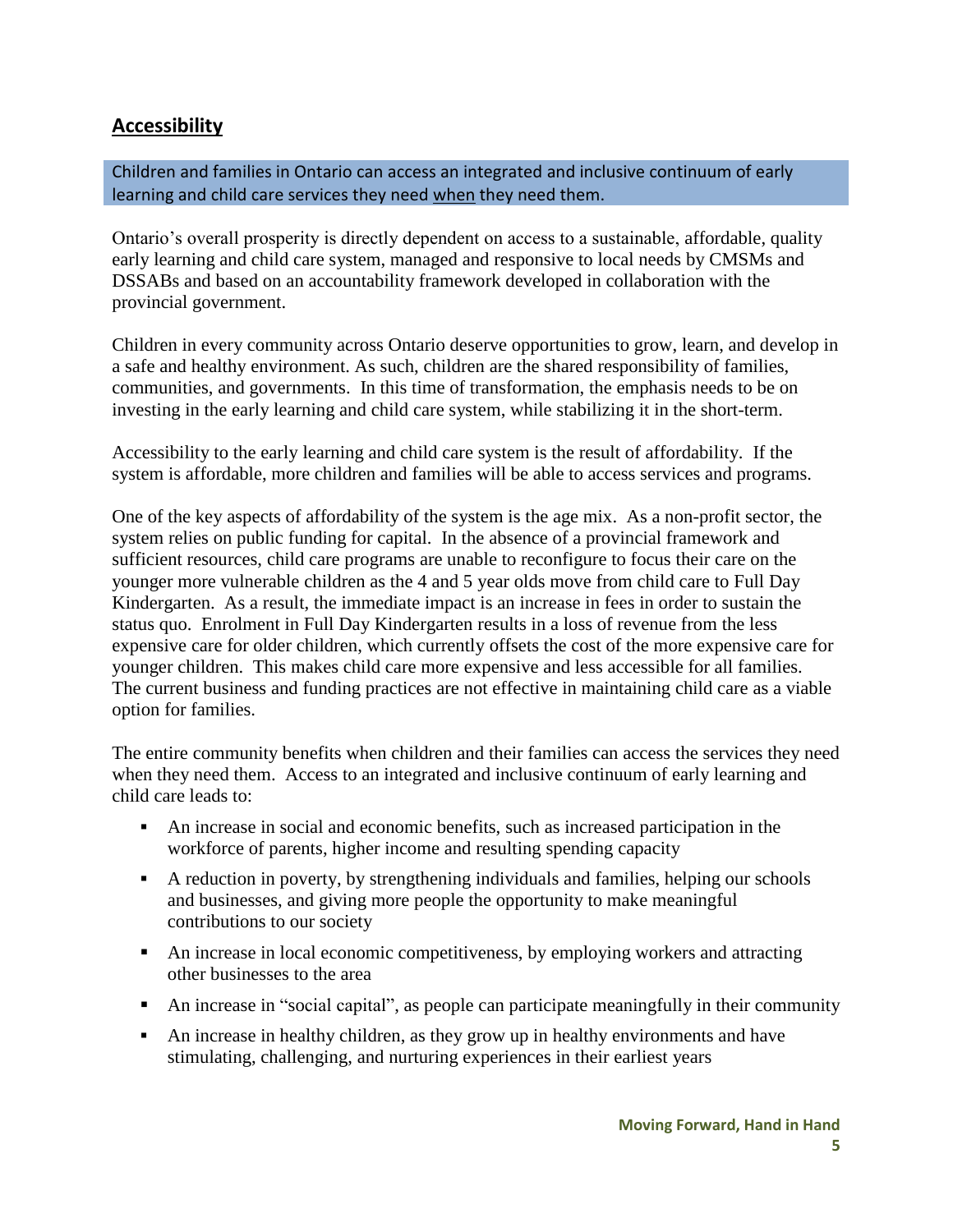The Ministries of Children and Youth Services (MCYS) and Education (EDU) have responsibilities in funding for the provision of services to children with special needs through the Infant Development Program (MCYS) and Special Needs Resourcing (EDU). These programs are part of the local early learning and child care system. These programs provide service to families with children with special needs in a variety of settings based on local planning and needs. Both programs may serve the children in family homes, licensed child care programs, community programs and school settings. Both programs provide service coordination and support transition from home or child care into school.

Many children with special needs have confirmed diagnoses and many have deficits in functional development without the benefit of a formal diagnosis. Both need equal access to a continuum of care.

Any local early learning and child care system needs to include planning for effective access and continuation of care for children with special needs across a variety of service locations.

OMSSA's quick wins and longer-term recommendations to the Province in regards to increasing the affordability and inclusivity and, therefore, the accessibility of the early learning and child care system include:

| <b>Recommendations</b>                       |                                                                                                                                                                                                                                                                                                                                              |
|----------------------------------------------|----------------------------------------------------------------------------------------------------------------------------------------------------------------------------------------------------------------------------------------------------------------------------------------------------------------------------------------------|
| <b>Quick Wins:</b>                           | Provide CMSMs and DSSABs with the discretion to enter into<br>п<br>agreements for recreation based programs for extended day and<br>school breaks for older children beyond the current guidelines                                                                                                                                           |
|                                              | Create the mandate and provide funding to offer extended day<br>programs that meet local workforce circumstances of parents,<br>including providing flexibility in the hours of operation of third<br>party operators.                                                                                                                       |
|                                              | Provide a consistent definition of supervision of children 4 to 12<br>years of age while in schools regardless of whether the program is<br>school operated (apply the school board definition), including an<br>alignment of the supervision requirements of before and after school<br>care of third party operators with school operators |
|                                              | While waiting for a longer term funding model, in the interim,<br>٠<br>provide CMSMs and DSSABs with the flexibility to align wage<br>subsidy allocations to address affordability of the system                                                                                                                                             |
|                                              | Expand what is eligible for school capital funding provided to<br>CMSMs and DSSABS to include child care in schools in order to<br>increase access and move closer to an integrated system                                                                                                                                                   |
|                                              | Provide CMSMs and DSSABs with an ongoing funding envelope to<br>п<br>address ongoing facilities and material issues                                                                                                                                                                                                                          |
| <b>Longer-Term</b><br><b>Recommendations</b> | Continue to implement a plan for multi-year investments (capital<br>٠<br>and ongoing operational) for a phased approach to a fully funded<br>early learning and child care system                                                                                                                                                            |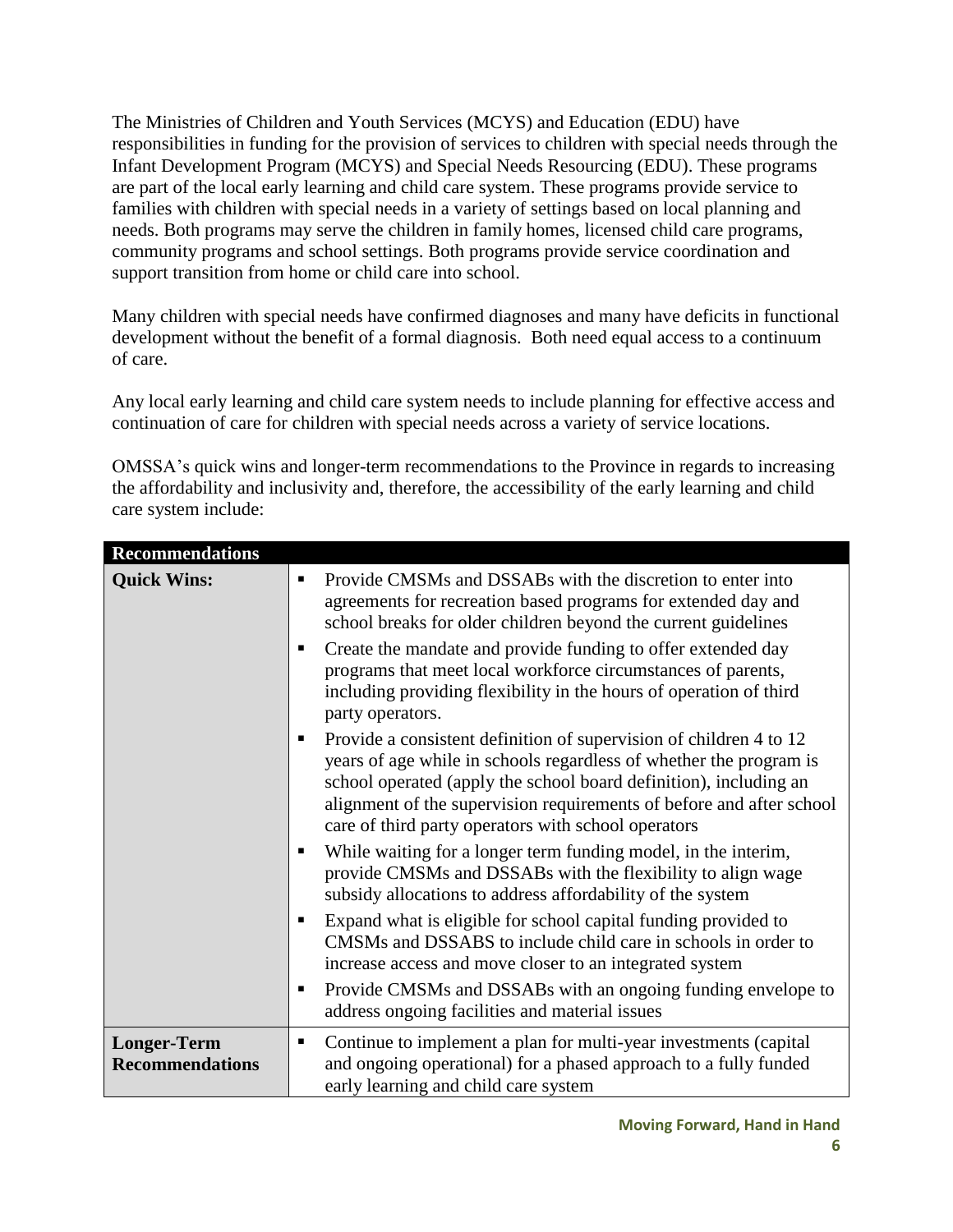|  | Rationalize and maximize supports for children with special needs<br>using an integrated, child focused approach, recognizing that school<br>boards provide support during the school day and early learning and<br>child care operators provide support through the Extended Day<br>Program and in the child care system |
|--|---------------------------------------------------------------------------------------------------------------------------------------------------------------------------------------------------------------------------------------------------------------------------------------------------------------------------|
|  | Look at areas of Ministry discretion under the Day Nurseries Act<br>and the Education Act that provide for system equity between child<br>care and education                                                                                                                                                              |
|  | Work with CMSMs and DSSABs to determine timing and<br>realignment of other services identified in the original vision as<br>outlined in With our Best Future in Mind                                                                                                                                                      |
|  | Promote and market the benefits of licensed child care as a<br>provincial strategy, making families more aware of the benefits to<br>children, including school readiness and developmental benefits<br>similar to the provincial promotion of Full Day Kindergarten                                                      |

## **Quality**

A range of early learning and child care services are provided which demonstrate exemplary standards through evidence-informed, age appropriate practices, and services delivered by knowledgeable, skilled, and committed educators working in supportive and rewarding environments.

Children deserve to receive quality services based on established best practices. The Province defined quality through the 2007 report of the Expert Panel on Quality and Human Resources. There, the Panel described the four critical "building blocks" for creating a province-wide system of quality early learning and child care services for children. These include:

- 1. Effective policies, sustained funding, and appropriate infrastructure
- 2. Properly paid, registered, and committed educators
- 3. Evidence-informed, age appropriate programs and practices
- 4. Parents who are partners in their children's early learning

The Ministry of Education took an important first step in uniting the concepts of quality assurance and licencing when it assumed the role of licencing from MCYS. OMSSA members agree that licencing can be a key tool in quality assurance. Other important tools include an outcomes-based provincial quality assurance framework supported by locally-driven communitybased quality initiatives that allow service managers to work with their child care providers to best meet quality standards. Working in partnership, the province and CMSMs and DSSABs can raise the bar on minimum quality standards and OMSSA looks forward to further discussions on developing a shared approach.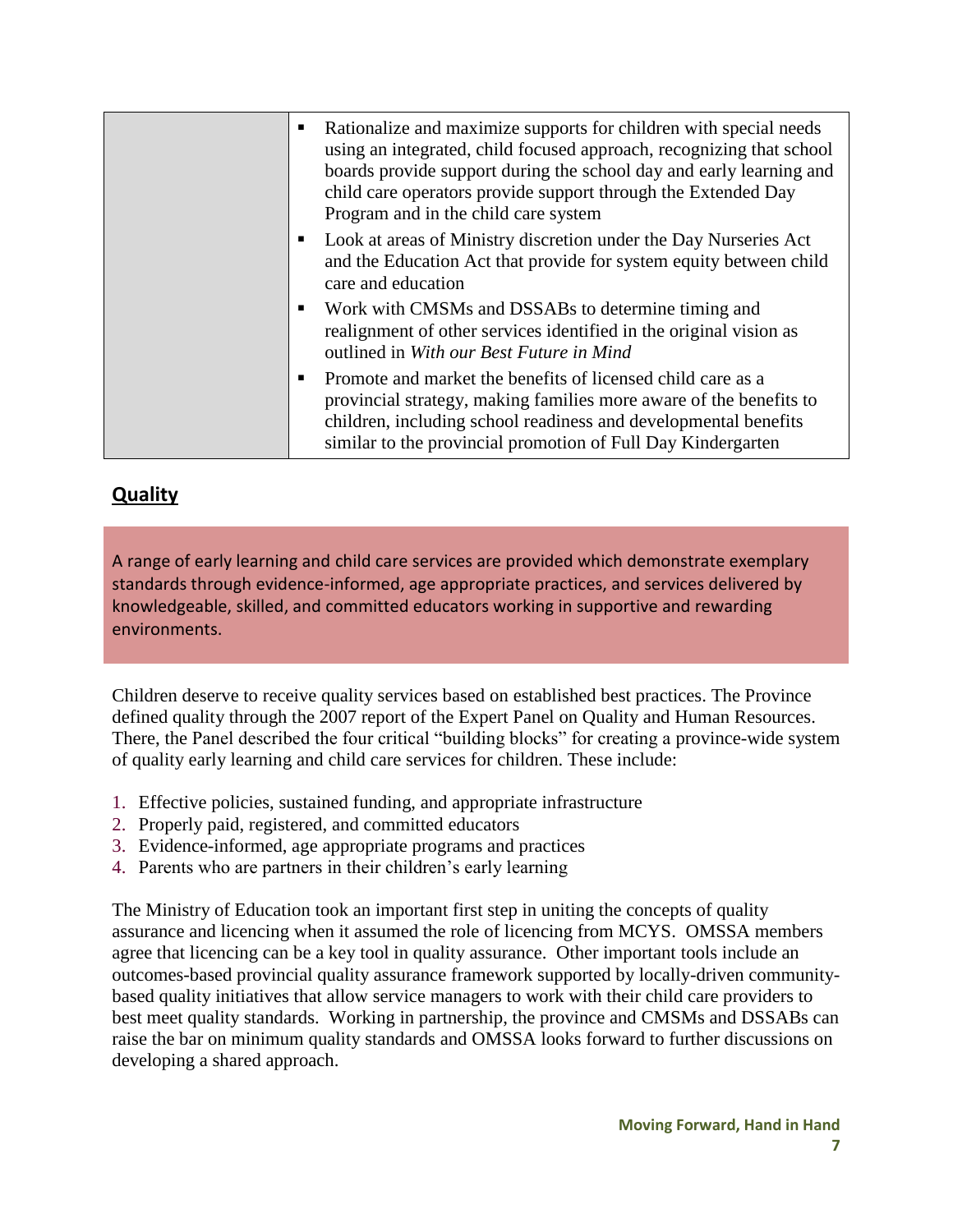Another important development in supporting quality is the establishment of the College of Early Childhood Educators and recognition of this group's expertise in early learning and their importance in the implementation of Full Day Kindergarten. In an integrated early learning and child care system, it is imperative that Registered Early Childhood Educators (RECEs) are equally valued and compensated from a human resources perspective, regardless of their employer. Without this, RECEs first choice of employment is the school system, resulting in a retention issue in the early learning and child care system. This may impact the quality and stability of the early learning and child care system.

The child care system has embraced Early Learning for Every Child Today (ELECT). Without being embedded in a robust policy and funding framework, the onus has been on communities to determine how they will implement it. Due to this, it is at various stages of implementation across the province. CMSMs and DSSABs recommend that, in order to further quality in the early learning and child care system across the province, resources need to be enhanced.

OMSSA's quick wins and longer-term recommendations to the Province in regards to quality include:

| <b>Recommendations</b>                       |                                                                                                                                                                                                                                                                                                                                                                                                                                                                                                                                                                                                                                                                                                                                                                                                                                                                                 |
|----------------------------------------------|---------------------------------------------------------------------------------------------------------------------------------------------------------------------------------------------------------------------------------------------------------------------------------------------------------------------------------------------------------------------------------------------------------------------------------------------------------------------------------------------------------------------------------------------------------------------------------------------------------------------------------------------------------------------------------------------------------------------------------------------------------------------------------------------------------------------------------------------------------------------------------|
| <b>Quick Wins</b>                            | Commit to ELECT as the common framework for early learning and<br>٠<br>child care, including incorporating ELECT as the approach taught in<br>early childhood related studies and supporting CMSMs and DSSABs<br>in operationalizing ELECT at the local level<br>Ensure ELECT and quality are embedded in the provincial policy<br>п<br>framework for an early learning and child care system<br>Provide fiscal investments in order to further quality initiatives in<br>п<br>local communities, including the provision of resources to CMSMs<br>and DSSABs so that they can continue to address quality and identify<br>progress in the early learning and child care system                                                                                                                                                                                                 |
| <b>Longer-Term</b><br><b>Recommendations</b> | Commit to work towards equitable wages for RECEs. RECEs and<br>٠<br>teachers are equally valued and integral to positive child outcomes in<br>an early learning and child care system<br>Provide CMSMs and DSSABS with the resources and a mechanism to<br>п<br>offer an incentive to attract and keep trained RECE staff<br>Support full-time employment opportunities for RECEs by creating a<br>п<br>more truly integrated approach that employs human resources across<br>the early learning and child care continuum (for example: build a full<br>week of employment for RECEs by using hours in third party<br>operated child care in the Extended Day Program, hours in Full Day<br>Kindergarten and in the child care centres)<br>Ensure the Day Nurseries Act and other relevant legislation reflects<br>п<br>the new early learning and child care system in Ontario |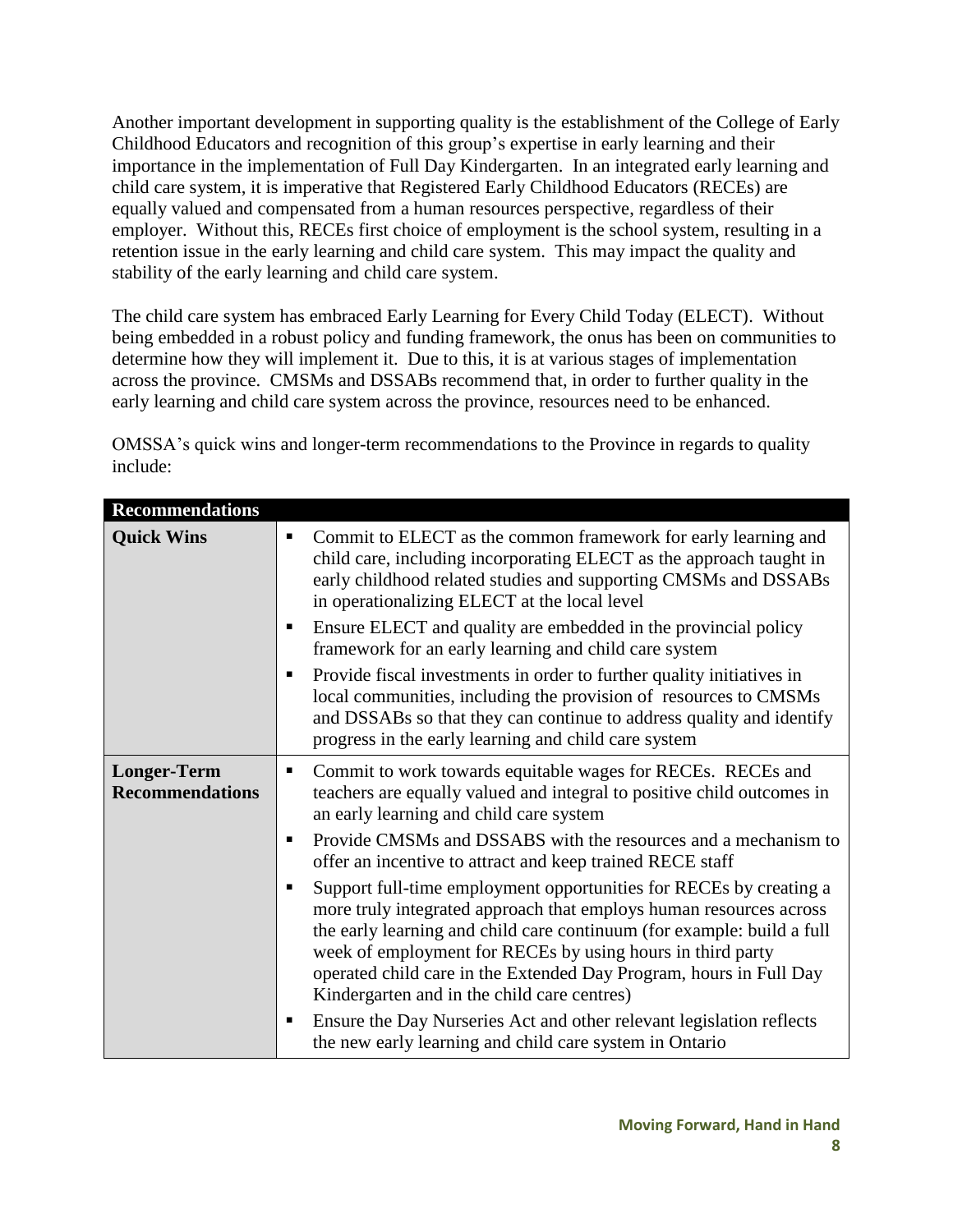# **Accountability**

A partnership between orders of government where leadership and responsibility are shared, while working toward common goals for children and families.

The service system manager role conferred on CMSMs and DSSABs by the Province and the PMFSDR make it clear that CMSMs and DSSABs have responsibility for funding and planning for shared-services delivered at the local level. CMSMs and DSSABs have a wide range of skills, expertise and experience and provide a single governance structure necessary to ensure consistent implementation of the early learning and child care system. As a local level of government they have the authority to— *they are mandated to*—give priority to the basic needs of communities and to promote the social and economic development of the community. CMSMs and DSSABs know the needs of the families in their communities, and the scope, complexity, and often fragmentation of local services. They are the order of government closest to the people and are well positioned to continue to lead and facilitate the development of an early learning and child care system at the local level.

An early learning and child care system cannot function in isolation from other human services. To support this, OMSSA set out a vision of a system that emphasizes human services integration, in which early learning and child care is linked to and integrated with other human service needs, including employment, housing, education, and recreation. As partners in creating an early learning and child care system for children, the Province and CMSMs and DSSABs have a shared responsibility to deliver high quality programs and services effectively and efficiently.

OMSSA's quick wins and longer-term recommendations to the Province in regards to accountability include:

| <b>Recommendations</b> |                                                                                                                                                                                                                                                                                                                                                                                  |
|------------------------|----------------------------------------------------------------------------------------------------------------------------------------------------------------------------------------------------------------------------------------------------------------------------------------------------------------------------------------------------------------------------------|
| <b>Quick Wins</b>      | Embed the role of CMSMs and DSSABs as the human service<br>п<br>manager responsible for service system management of the full Best<br>Start Child and Family System vision, by providing the necessary<br>authority (in service contracts in short term) and resources to plan<br>successfully for an integrated early learning and child care system<br>with their stakeholders |
|                        | Recognizing the CMSM and DSSAB leadership role, develop clear<br>п<br>expectations for all relevant stakeholders to be represented and<br>participate at the planning tables, including CMSMs and DSSABs,<br>Boards of Education, public health, Ministry of Children and Youth<br>Services funded programs, etc.                                                                |
|                        | As fee subsidy managers, consult with CMSMs and DSSABs<br>п<br>regarding proposed policies that may impact the availability of fee<br>subsidy and consequently the viability of child care operators                                                                                                                                                                             |
|                        | Streamline existing data requirements (for example: report by type of<br>п<br>service)                                                                                                                                                                                                                                                                                           |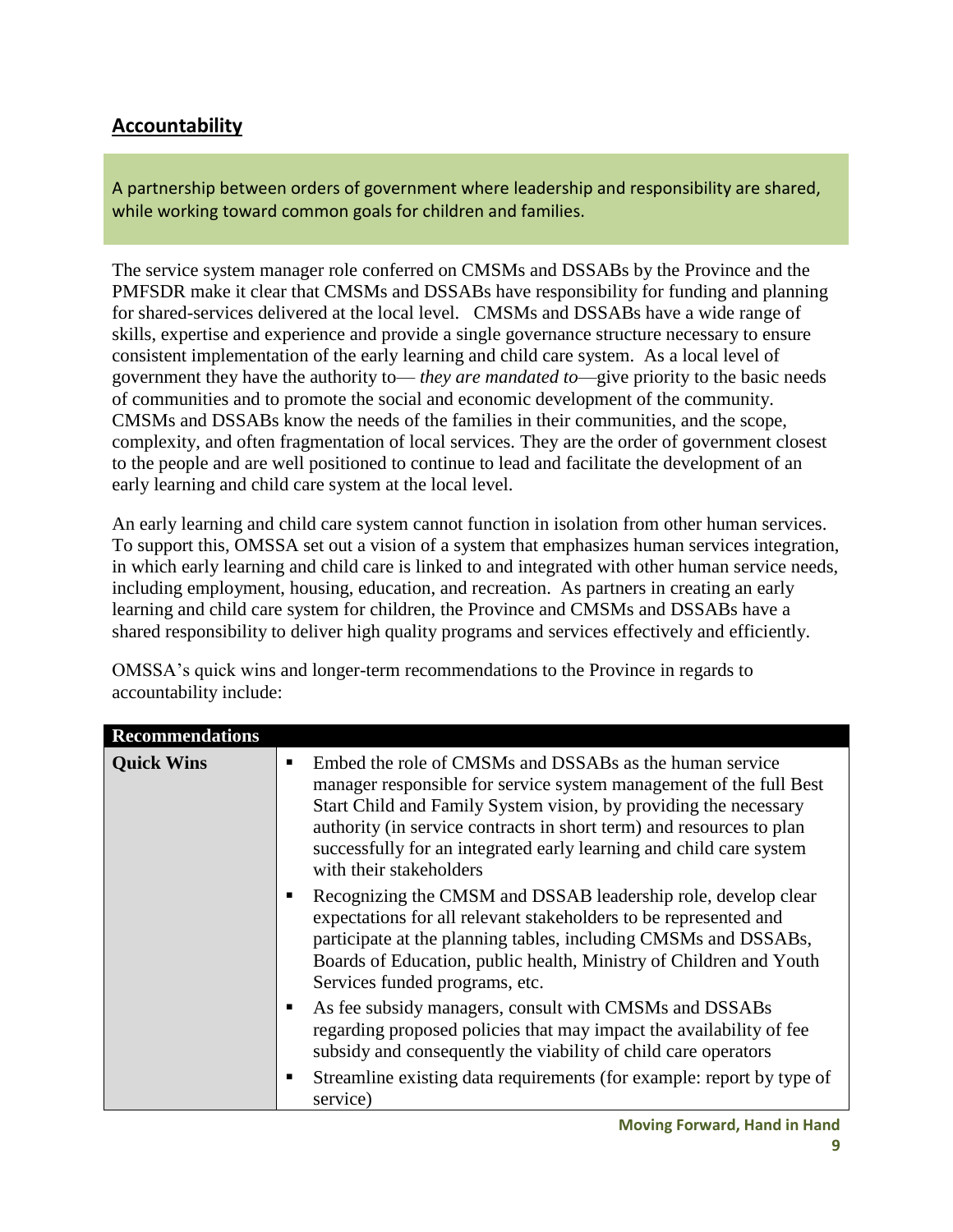| <b>Longer-Term</b><br><b>Recommendations</b> |   | In collaboration with CMSMs and DSSABs, identify the key system<br>elements to create a policy framework and timelines, which<br>recognizes child care as an equal partner and contributor to education            |
|----------------------------------------------|---|--------------------------------------------------------------------------------------------------------------------------------------------------------------------------------------------------------------------|
|                                              | п | Develop data sets that are relevant and inform provincial policy<br>development and support local service system planning                                                                                          |
|                                              | п | Ensure the Day Nurseries Act and other relevant legislation, and<br>supporting regulations reflect the new early learning and child care<br>system in Ontario, with CMSMs and DSSABs as service system<br>managers |

#### **Sustainability**

An adequately resourced, publicly funded, organized early learning and child care system that delivers on accessibility, quality and accountability.

Ontario's fiscal situation and the government's commitment to restraint is clear in the 2012-2013 provincial budget, which itself answered the articulation of the deficit-reduction mandate outlined in the report by the Drummond Commission. The benefits of early learning and care programs, including full-day kindergarten, to the early childhood development outcomes of our youngest learners is also clear. It is for this reason that the Province's decision to maintain support for the implementation of full-day learning, despite the recommendation by Drummond to stop its roll, was the right one.

An important aspect of modernizing the early learning and child care system in Ontario, however, is to ensure that it also receives the investments required to be sustainable over the long-term. These investments must be linked to the recognition that success is directly tied to sustainable levels of funding for early learning and child care services, as well as for other human services such as housing, homelessness services, and employment and income supports.

The combination of changing demographics, a long history of insufficient funding, and the more recent introduction of Full Day Kindergarten has put stress on the early learning and child care system in Ontario. CMSMs and DSSABs require a transparent, outcome-focused and integrated funding system for prenatal to 12 that allows for services to be delivered in an equitable way across the province and provides opportunity for long-term planning and sustainability.

Sustainable funding means stable and predictable core funding that is not tied to specific, shortterm initiatives. It means that the Province and CMSMs and DSSABs agree upon a set of policy outcomes for children and families—and then fund the system to achieve those outcomes.

OMSSA's quick wins and longer-term recommendations to the Province in regards to sustainability include: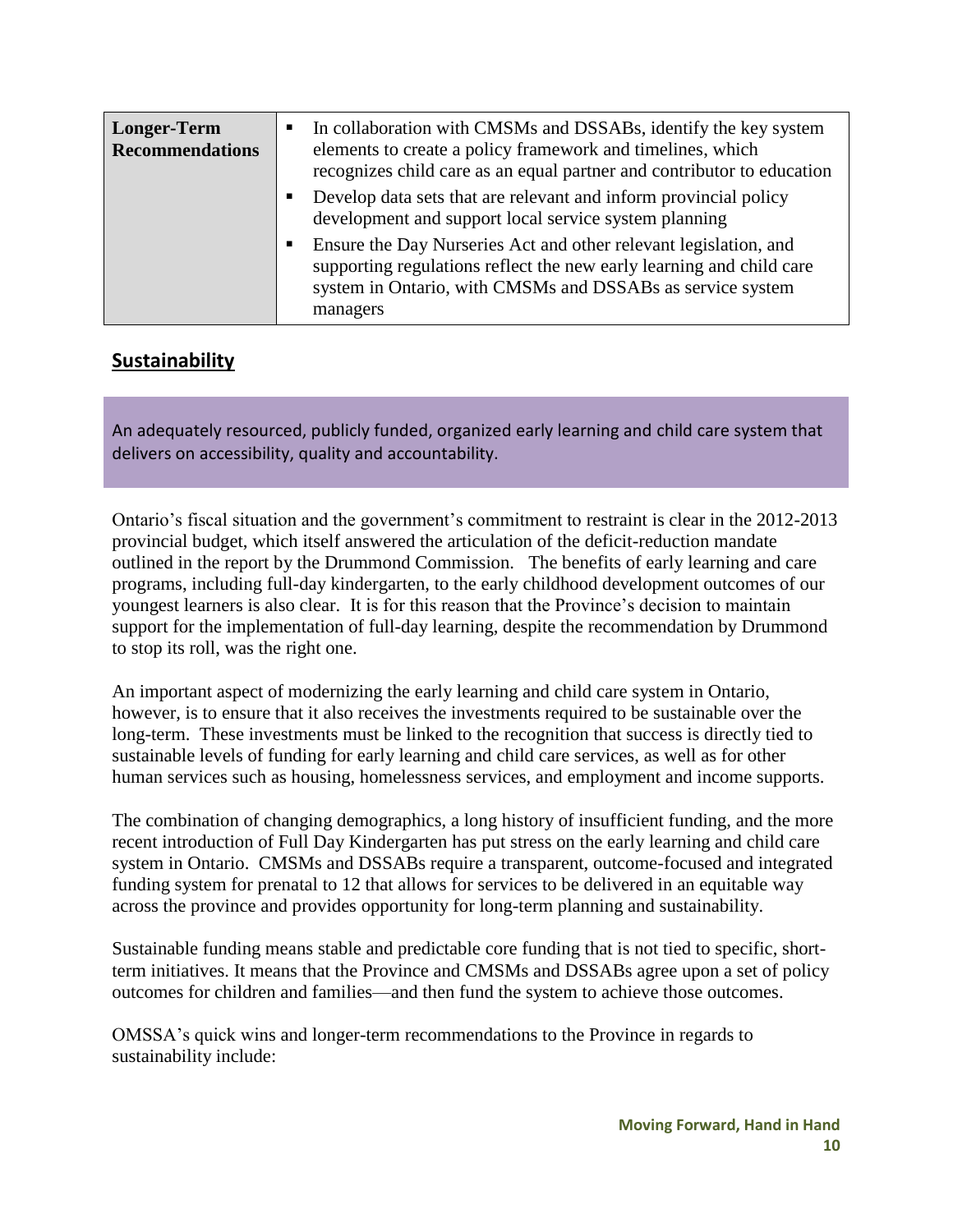| <b>Recommendations</b> |                                                                                                                                                                                                                                                                                                                                                                                                                                                                                                                                                                                                                                                                                                                                                                                                                                                                                                                                                                                                                                                                                                                                                                                                                                                                                                                               |
|------------------------|-------------------------------------------------------------------------------------------------------------------------------------------------------------------------------------------------------------------------------------------------------------------------------------------------------------------------------------------------------------------------------------------------------------------------------------------------------------------------------------------------------------------------------------------------------------------------------------------------------------------------------------------------------------------------------------------------------------------------------------------------------------------------------------------------------------------------------------------------------------------------------------------------------------------------------------------------------------------------------------------------------------------------------------------------------------------------------------------------------------------------------------------------------------------------------------------------------------------------------------------------------------------------------------------------------------------------------|
| <b>Quick Wins</b>      | Index child care funding to CMSMs and DSSABs<br>٠<br>While waiting for a longer term funding model, in the interim, allow<br>п<br>CMSMs and DSSABs flexibility within their funding envelope to<br>address sustainability, quality and accessibility of the system (for<br>example: release CMSMs and DSSABs from the current health and<br>safety formula)<br>For all service providers in the early learning and child care system,<br>٠<br>waive the rental fees for spaces in schools and only charge for                                                                                                                                                                                                                                                                                                                                                                                                                                                                                                                                                                                                                                                                                                                                                                                                                 |
| <b>Longer-Term</b>     | occupancy costs that will then be reflected in the cost to parents<br>Develop a long-term framework for early learning and child care that<br>٠<br>includes a new funding model and recognizes its societal value to<br>both early childhood and workforce development.<br>Provide CMSMs and DSSABs with the mechanism to provide base<br>п<br>operational funding for early learning and child care. There are basic<br>costs to running a program regardless of the number of children<br>enrolled. Programs require a degree of stable operational funding to<br>ensure they are viable, and should not be forced to rely solely on<br>parent enrolment fees to operate<br>Provide block funding to CMSMs and DSSABs that enables them to<br>п<br>administer and manage resources to support a system that meets local<br>community needs, agreed upon outcomes and core services<br>Commit to a rolling 5 year capital plan for early learning and child<br>п<br>care that is informed by CMSMs and DSSABs in partnership with<br>boards of education<br>Continue to collaborate with CMSMs and DSSABs in the<br>٠<br>"modernization" of the early learning and child care system<br>Ensure the Day Nurseries Act and other relevant legislation reflects<br>п<br>the new early learning and child care system in Ontario |

## **Critical Changes to the Day Nurseries Act**

In addition to the quick wins and longer term recommendations contained in this paper there are also a number of critical changes that need to be made to the Day Nurseries Act to create a high quality early learning and child care system in Ontario. Some examples of areas in which these changes are required include:

- Inclusion of provider's children in ratio
- **Mixed/Family Groupings**
- Blended Age Groupings
- Age Groupings
- Home-Based Care Age Groupings
- Supervision of Children
- Playground Fencing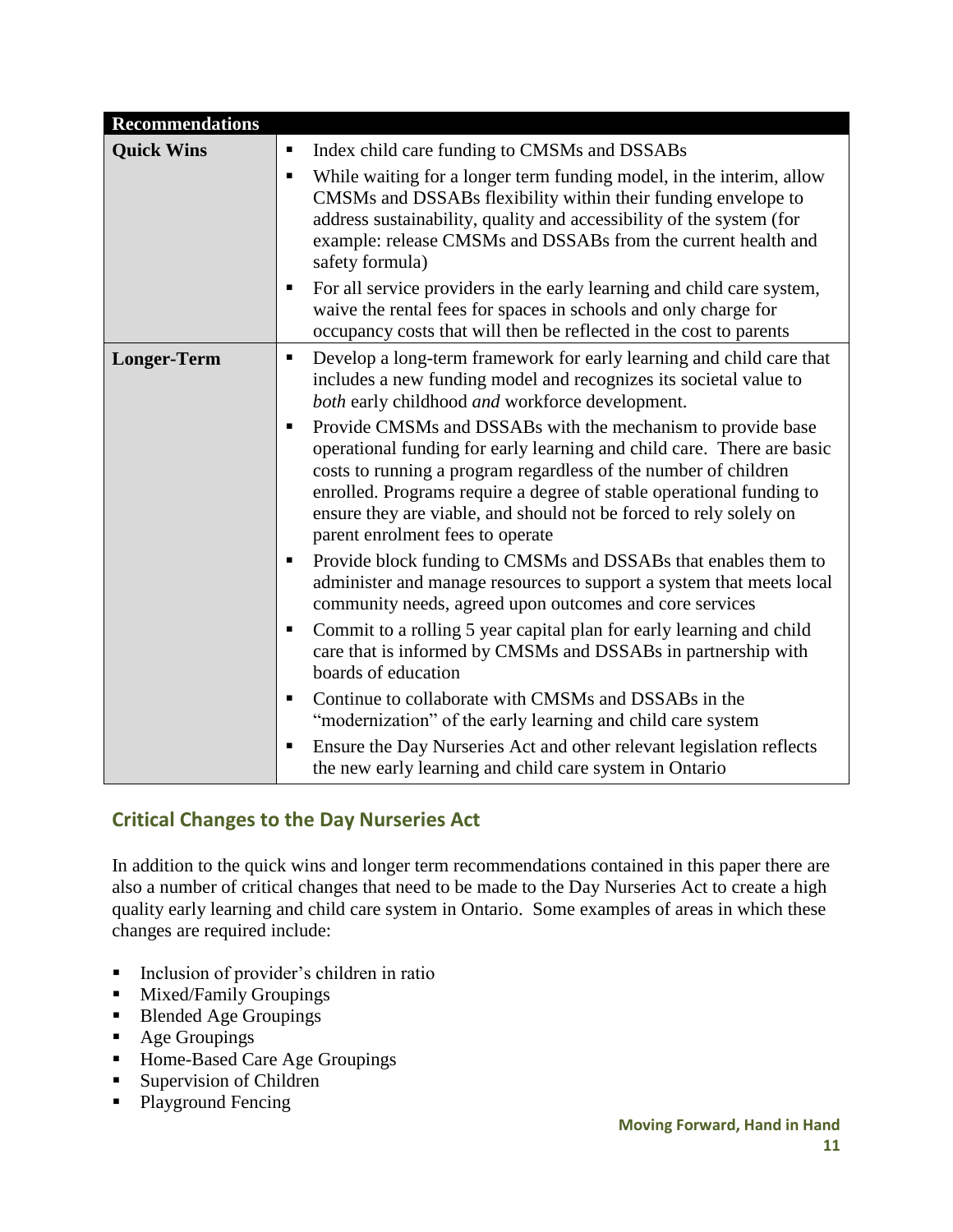- Playground Inspection Requirements
- Classroom Size/Square Footage Requirements

OMSSA and its members are reviewing this legislation and will be submitting their recommendations to the Ministry of Education upon their completion.

#### **Final Thoughts**

This discussion paper lays out a vision for Ontario's early learning and child care system and identifies some of the quick wins, longer-term actions and changes to the Day Nurseries Act that must be taken to make this vision a reality. The need for investment in the early learning and child care system is clear. OMSSA's May 2011 report, *On the teeter-totter: The challenges and opportunities for licensed child care in rural, northern and remote Ontario*, provides concrete evidence of the challenges facing Ontario's rural, northern and remote child care system. Some of these challenges include: child care centres and home child care providers have or are at risk of closing their doors, many children are at risk of losing their child care and many towns and villages across rural and northern Ontario will be left with no local licensed child care options. OMSSA is in the process of documenting these challenges in the urban areas and taking a closer look at special needs resourcing as well.

CMSMs and DSSABs are passionate about creating an integrated service system that meets the needs of children and families in their communities. We are equal partners in this process and must be at the table with the provincial government, building on this momentum of change together.